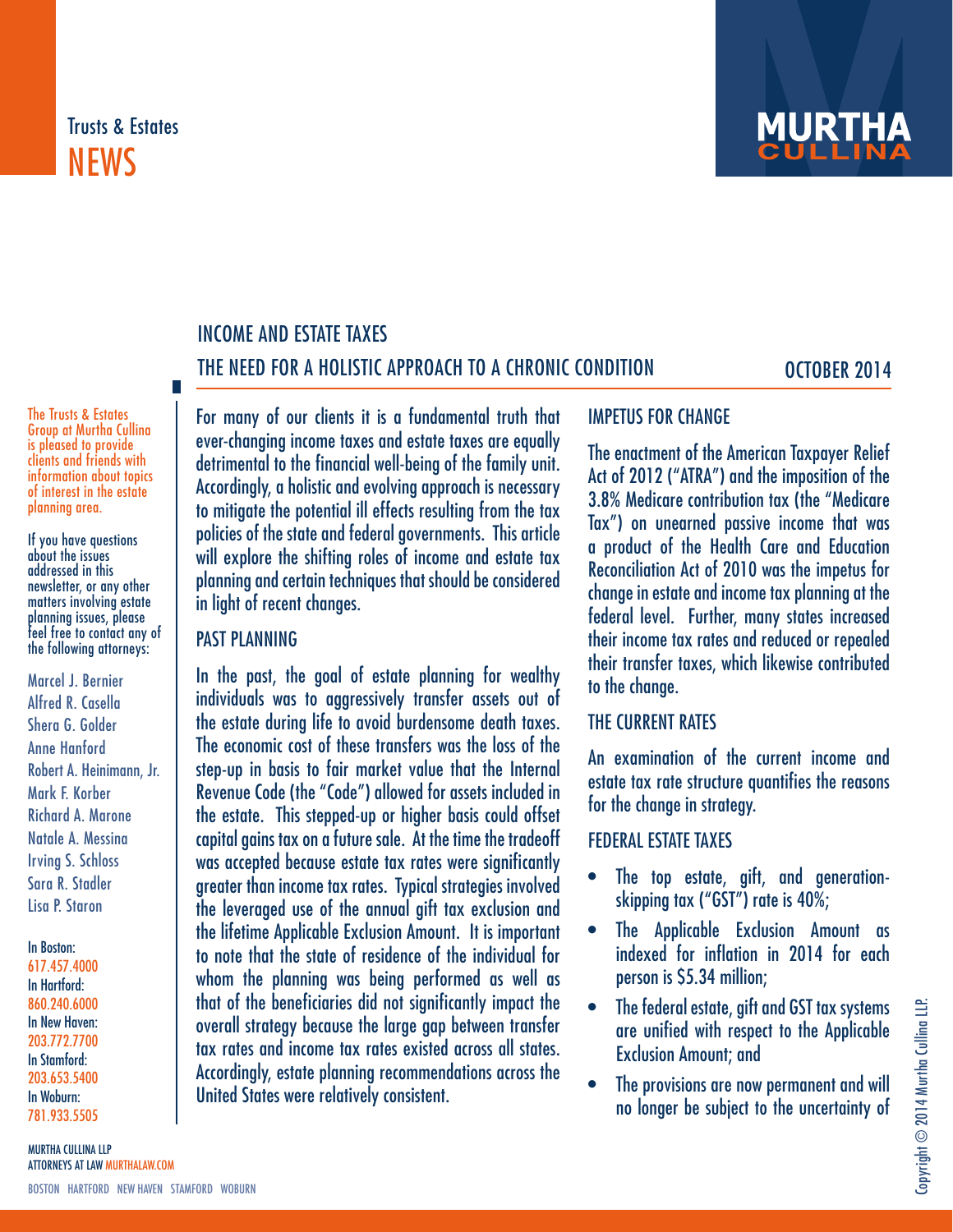the "sunset" of these rates and exemptions as was previously the case.

## FEDERAL INCOME TAX RATES

- The highest ordinary income tax rate is 39.6%;
- The long-term capital gain tax rate is 20%;
- The qualified dividend income tax rate is 20%; and
- The Medicare tax on net investment income is 3.8%.

## ANCILLARY FEDERAL ESTATE TAX CONSIDERATIONS

There are two additional federal estate taxes implications that facilitated the change in planning focus:

- The Applicable Exclusion Amount is indexed to inflation. Consequently in the ten years under reasonable assumptions if inflation were low, that amount could rise to as much as \$5.7 million and in twenty years \$6.4 million. If inflation were high, those amounts could be \$8.2 million and \$14.6 million respectively.
- The concept of "portability" was introduced. In summary, this concept allows a surviving spouse to utilize the unused Applicable Exclusion Amount of a deceased spouse, thereby effectively doubling the Applicable Exclusion Amount of the survivor for estate and gift tax purposes.

## FUTURE PLANNING

Given the current and potential future Applicable Exclusion Amount it is apparent that fewer estates will be exposed to estate tax and there will be less of a focus on lifetime transfer planning. In fact, given the potential for a federal long-term capital gain rate of 20%, a Connecticut effective rate as high as 6.7% and a Massachusetts effective rate as high as 5.2%, every dollar of step-up in basis available that does not generate exposure to the future assessment of an estate tax should be fully utilized. Beyond full utilization, given a 39.6% federal income tax rate plus the 3.8% Medicare tax rate and a possible 6.7% Connecticut income tax rate or a 5.2% Massachusetts income tax rate, wealthy individuals should again explore family income shifting strategies. Accessing the lower income tax brackets of family members can provide significant savings. Further, given that some states such as California have income tax rates as high as 20%, effective planning will consider the situs of taxable entities such as trusts or family businesses as well as that of beneficiaries and owners.

## PLANNING CONSIDERATIONS

In the context of planning for the full utilization of the Applicable Exclusion Amount, the following should be considered.

- Current size of the gross estate;
- Current asset makeup of the estate and the potential for step-up in basis in those assets;
- Potential appreciation and cumulative return on assets;
- Life expectancy of the client;
- Lifestyle of the client, including spending habits and the inclination for charitable contributions;
- Contemplation of the taxable disposition of assets;
- State of residence of the client and the beneficiaries and contemplated changes; and
- State income and transfer tax implications.

## INCLUSION TO MAXIMIZE APPLICABLE EXCLUSION **AMOUNT**

Given the increasing federal and state income tax rate environment, maximizing inclusion and the related stepup in basis may require the reversal of strategies which were previously put in place to minimize estate inclusion.

# EXISTING PLANNING ARRANGEMENTS

• Asset Swaps. In 2011 and 2012, Congress contemplated a reduction of the Applicable Exclusion Amount to 2001 levels. Many wealthy individuals responded by making large gifts to trusts to lock in their use of the higher Applicable Exclusion Amount. Most of those trusts contained provisions that allowed the grantor to swap the assets of the trusts with assets retained by the grantor. Part of the strategy was to transfer assets that had the greater potential for appreciation while retaining the assets that were less likely to appreciate in hopes of mitigating future estate taxes. Accordingly, the assets with the most exposure to future capital gain were placed in the trust. Grantors may now consider exercising the power to swap assets to bring the higher appreciating assets back into their estates in exchange for the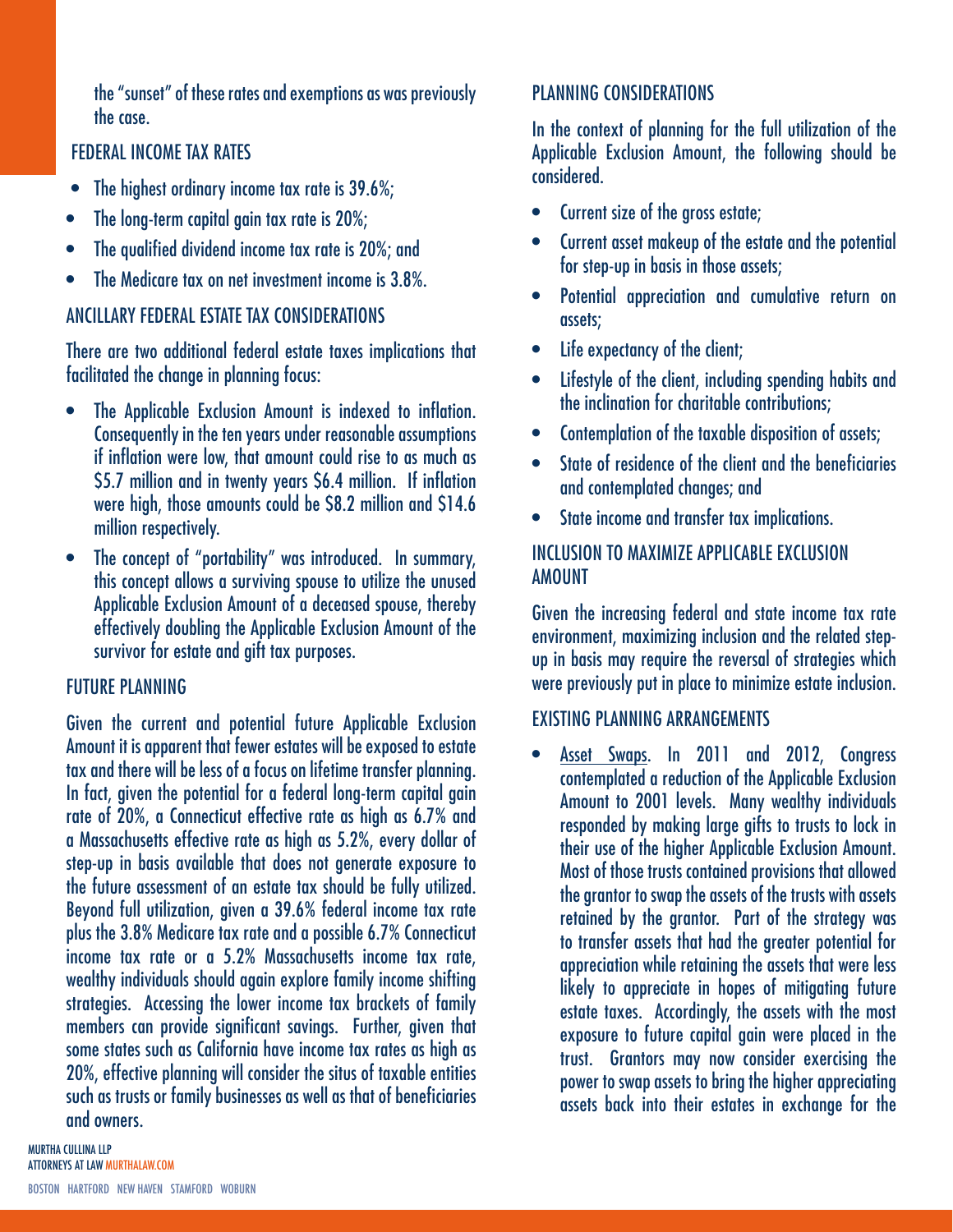lesser appreciating assets to gain the benefit of the stepup, thereby reducing their beneficiaries' future capital gain exposure.

• Valuation Discounts. A strategy employed in planning for family businesses was to transfer portions of ownership to family members utilizing valuation discounts based upon the minority ownership position and the lack of marketability of the business interest transferred. In addition, having the family head of the business move from a majority ownership position to a minority position would generate a significant estate tax savings because of the application of the previously mentioned discounts to the value of the interest in the estate. If that family member now has available Applicable Exclusion Amount, it may be wise to return him or her to that majority position to eliminate the discount and perhaps gain added basis in the form of a valuation premium.

#### NEW PLANNING ARRANGEMENTS

There are some additional strategies that will cause estate inclusion and a step-up in basis.

• General Powers of Appointment. If a decedent retains a general power of appointment at death (a "Testamentary Power"), then for transfer tax purposes, he or she is treated as owning the assets subject to the power and these assets will receive a step-up in basis. A general power of appointment is defined in the Code as a power exercisable in favor of: (i) the power holder; (ii) his or her estate; (iii) his or her creditors or (iv) creditors of his or her estate. Planning opportunities exist in conjunction with the granting of Testamentary Powers which will cause estate inclusion. This strategy can also be useful in the context of GST planning where inclusion in the estate of a beneficiary with available Applicable Exclusion Amount will minimize overall family transfer taxes. A word of caution: a narrow Testamentary Power may be necessary to limit unintended consequences of the exercise by a beneficiary of a broad general Testamentary Power contrary to the wishes of the Grantor. A formula clause to quantify the limits of the Testamentary Power may be an option but there are inherent risks of challenge by the IRS. Finally, a Trust Protector could be added to the Trust and be granted the authority to modify the terms of a Testamentary Power to make it a general

Testamentary Power if circumstances warrant the change.

Use of Portability. Portability can be used to provide a step-up in basis to the extent available on all assets owned by both spouses on the death of the survivor of them. In a traditional plan for wealthy individuals, bypass trusts were frequently employed. On the death of a spouse, a trust was created and funded with the full Applicable Exclusion Amount of the deceased spouse. The assets in this Trust were included in the deceased spouse's estate for tax purposes and received a step-up in basis. Although the surviving spouse had access to the assets as a beneficiary of the trust, they were not included in the surviving spouse's estate on death and therefore did not receive a step-up in basis. An alternative would be to use portability to maximize both spouses' Applicable Exclusion Amounts in the surviving spouse's estate and, assuming continued appreciation after the death of the first spouse to die, all assets would receive a step-up in basis at the second spouse's death. A cautionary note: there are some benefits to bypass trust planning that will be forgone, such as creditor protection and mitigation of "new spouse" issues.

## CLOSING THOUGHTS

It has always been the case that in the context of the federal and state tax structures, planning is necessary to produce savings. As a result of the changes in the federal and state estate and income tax laws, including the rate structures, more finely tuned planning will be required to reach that same threshold of savings. Accordingly, you should consult with your Murtha Cullina attorney to explore ways to ensure that your family's tax savings are optimized.

This newsletter is one of a series of publications by Murtha Cullina LLP and should not be construed as legal advice or legal opinion on any specific facts or circumstances. The contents are intended for general information purposes only, and you are urged to consult your own lawyer concerning your own situation and any specific legal questions you may have.